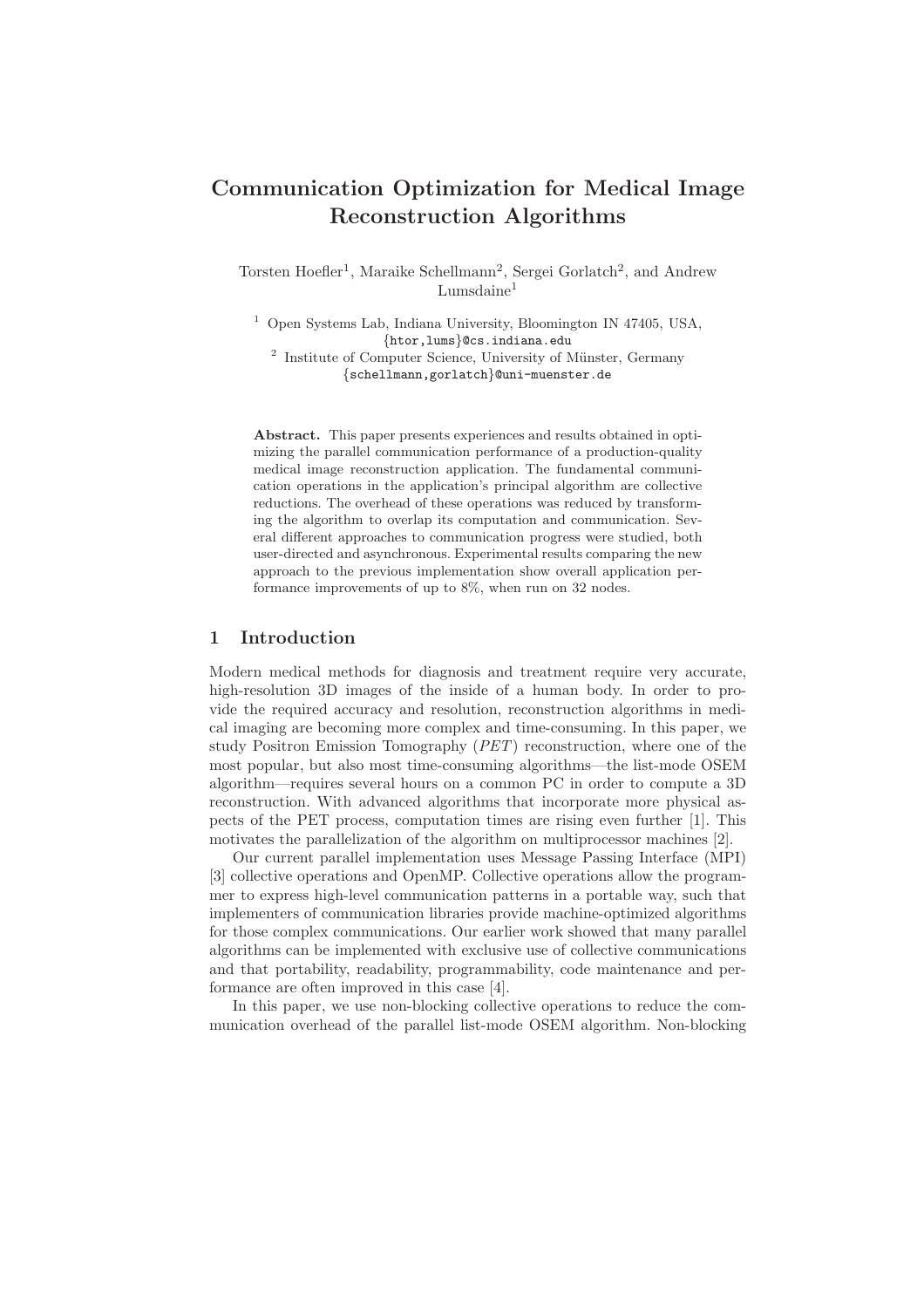collective operations are a new class of collective operations that combines all benefits of collective operations with the ability to overlap communication and computation [5]. They also relax the tight bond between computation and communication by performing communication tasks in the background. In our case study, the scalability for the fixed problem size (strong scaling) is limited by a collective data reduction operation in which the message size is independent of the number of MPI processes (in our example  $48 MiB$ ). To reduce the communication overhead, we transform our code to leverage non-blocking collective operations offered by LibNBC [6], which provide—additionally to the overlapping of communication with computation— high-level communication offload using the InfiniBand network. We analyze the code transformations and provide an analytical runtime model that identifies the overlap potential of our approach.

The rest of the paper is organized as follows: we start with an introduction to the list-mode OSEM algorithm in Section 1.1 and describe its current parallelization in Section 1.2. In Section 2, we show the necessary changes to our implementation that allow overlapping of communication and computation, and in Section 3, we discuss the optimization of LibNBC to maximize overlap. Conclusions are presented in Section 4.

### 1.1 List-Mode OSEM Algorithm

PET is a medical imaging technique that displays metabolic processes in a human or animal body. PET acquisition proceeds as follows: A slightly radioactive substance which emits positrons when decaying is applied to the patient who is then placed inside a scanner. The detectors of the scanner measure so-called events: When the emitted positrons of the radioactive substance collide with an electron residing in the surrounding tissue near the decaying spot (up to 3 mm from the emission point), they are annihilated. During annihilation two gamma rays emit from the annihilation spot in opposite directions and form a line, see Fig. 1. These gamma rays are registered by the involved detectors; one such registration is called event.



Fig. 1. Detectors register an event in a PET-scanner with 6 detector rings

for each (iteration k){  
\nfor each (subiteration 1){  
\nfor (event 
$$
i \in S_l
$$
){  
\ncompute  $A_i$   
\ncompute  $c_l + = (A_i)^t \frac{1}{A_i f_l^k}$ }  
\n $f_{l+1}^k = f_l^k c_l$ }  
\n $f_0^{k+1} = f_{l+1}^k$ 

Listing 1.1. Sequential list-mode OSEM algorithm.

During one investigation, typically  $10^7$  to  $5 \cdot 10^8$  events are registered, from which a reconstruction algorithm computes a 3D image of the substance's distribution in the body.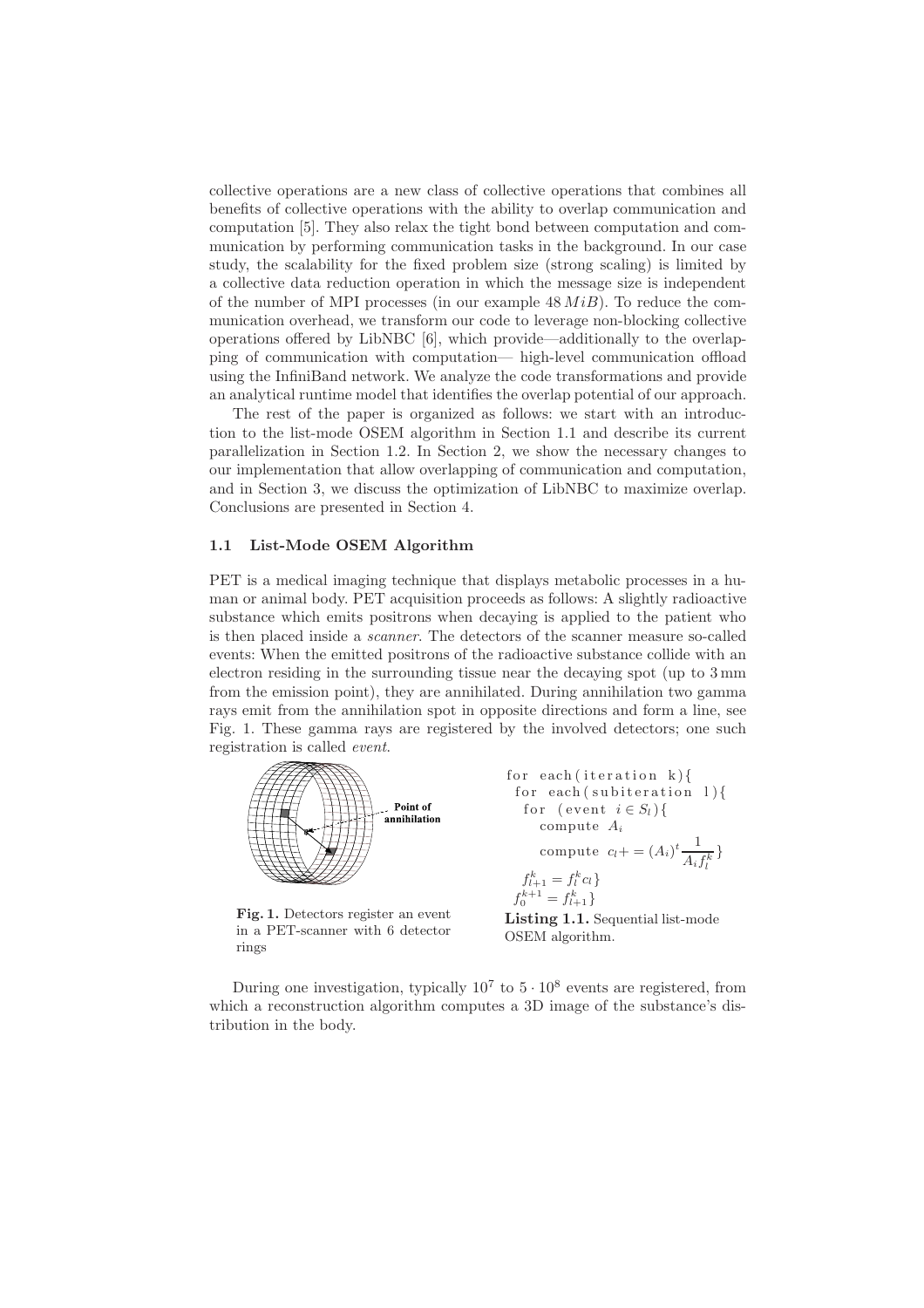In this work, we focus on the very accurate, but also quite time-consuming list-mode OSEM (Ordered Subset Expectation Maximization) reconstruction algorithm  $[7]$  which computes the image f from the m events saved in a list.

The algorithm works block-iteratively: in order to speed up convergence, a complete iteration over all events is divided into s subiterations (see Listing 1.1). Each subiteration processes one block of events, the so-called subset. The starting image vector is  $f_0 = (1, ..., 1) \in \mathbb{R}^N$ , where N is the number of voxels in the image being reconstructed. For each subiteration  $l \in 0, ..., s-1$ , the events in subset l are processed in order to compute a new, more precise reconstruction image  $f_{l+1}$ , which is used again for the next subiteration as follows:

$$
f_{l+1} = \underbrace{\frac{1}{A_{norm}^t} \mathbf{1}}_{:=a} f_l c_l; \quad c_l = \sum_{i \in S_l} (A_i)^t \frac{1}{A_i f_l}, \tag{1}
$$

where  $S_l$  are the indices of events in subset  $l, 1 = (1, ..., 1)$ . For the *i*-th row  $A_i$  of the so-called system-matrix  $A \in \mathbb{R}^{m \times N}$ , element  $a_{ik}$  denotes the length of intersection of the line between the two detectors of event  $i$  with voxel  $k$ . The so-called normalization vector  $a = \frac{1}{4t}$  $\frac{1}{A_{norm}^t}$  is independent of the current subiteration and can thus be precalculated. In the computation of  $f_{l+1}$  the multiplication of  $af_{l}c_{l}$ is performed element by element.

After one iteration over all subsets, the reconstruction process can either be stopped, or the result can be improved with further iterations over all subsets (see pseudocode in Listing 1.1). Note that the optimal number of events per subset  $m_s = m/s$  only depends on the scanner geometry and is thus fixed (for our scanner [8], it is  $m_s = 10^6$ ).

### 1.2 Algorithm Parallelization Concept

Two strategies to parallelize the list-mode OSEM algorithm exist: PSD (Projection Space Decomposition) and ISD (Image Space Decomposition). In [2] we showed that PSD outperforms ISD in almost all cases and we therefore chose the PSD strategy that distributes the events among the processes for our parallelization: Since  $f_{l+1}$  depends on  $f_l$  we parallelize the computations within one subset. We decompose the input data, i.e., the events of one subset into  $P$  (=number of nodes) blocks and process each block simultaneously. The calculations for one subset includes four steps on every node  $j (\forall j = 1, ..., P)$  (cf. Fig. 2):

- 1. read  $m_s/P$  events
- 2. compute  $c_{l,j} = \sum_{i \in S_{l,j}} (A_i)^t \frac{1}{A_i}$  $\frac{1}{A_i f_l}$ . This includes the on-the-fly computation of  $A_i$  for each event in  $S_{l,j}$ .
- 3. sum up  $c_{l,j} \in \mathbb{R}^N \left( \sum_j c_{l,j} \right) = c_l$  with MPI Allreduce
- 4. compute  $f_{l+1} = f_l c_l$

We implemented steps 1 and 3 (i.e., the reading of data and the actual communication of the parallel algorithm) using MPI\_File\_Read and blocking MPI\_Allreduce. We start one process per node and use the SMP node in a cluster by additionally parallelizing steps 2 and 4 using OpenMP.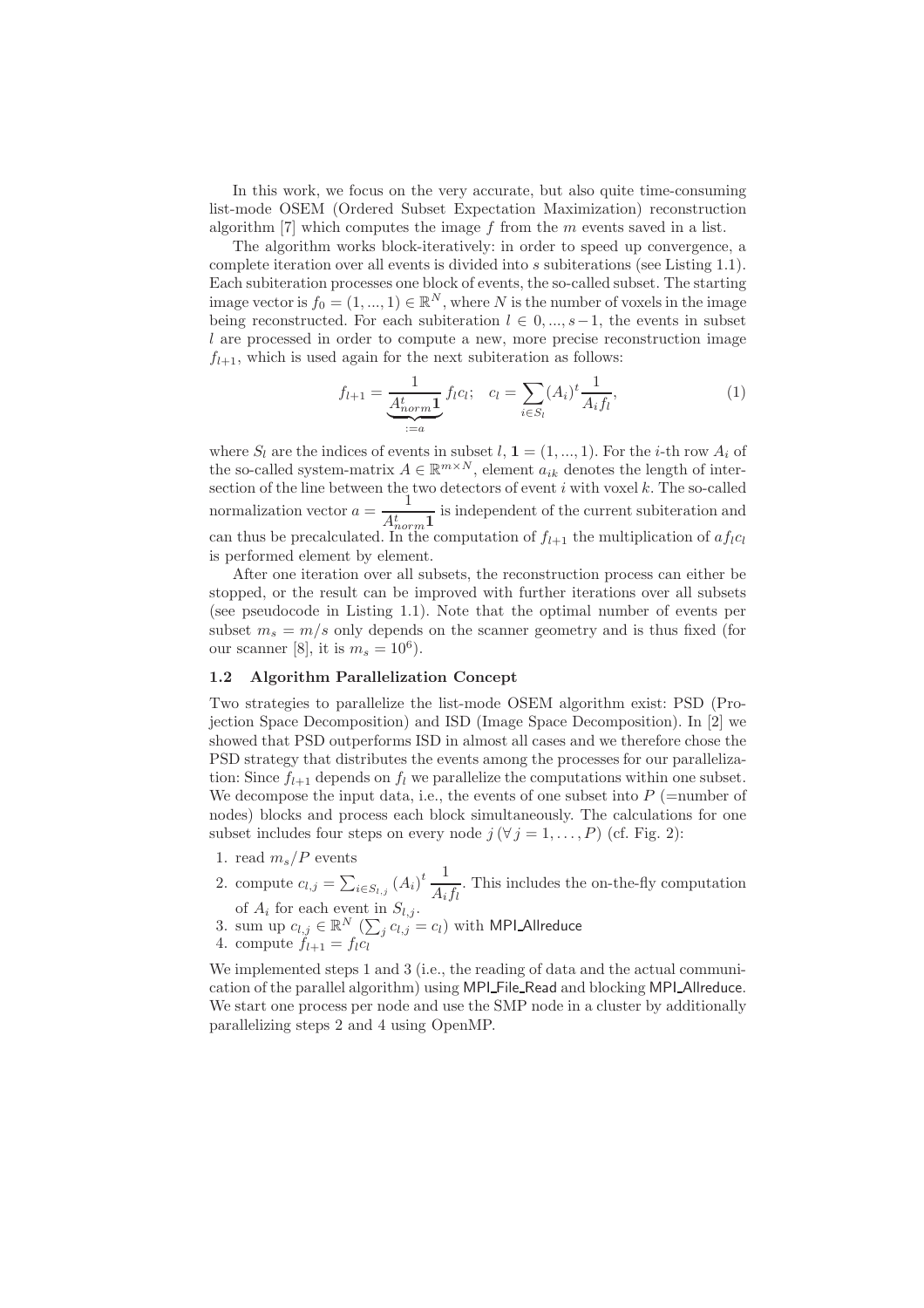

Fig. 2. Parallel list-mode OSEM algorithm on four nodes with the blocking MPI\_Allreduce using four OpenMP threads per node

# 2 Parallel Algorithm with Non-Blocking Collectives

In order to optimize the parallel algorithm, we reduce the overhead arising from the allreduce step by overlapping its communication with computations that are independent of the communicated data. We use LibNBC's [6] non-blocking version of MPI Allreduce called NBC Iallreduce, and the MPI Wait counterpart NBC Wait.

We overlap the reading of events for subset  $l$  and the computation of the corresponding sub-matrix  $A^l$  (which is composed of rows  $i \in S_l$ ) with the communication of  $c_{l-1}$  of the preceding subset (see Fig. 3). Hence, the non-blocking parallel algorithm on nodes  $j (\forall j = 1, ..., P)$  reads as follows:

- 1. read  $m_s/P$  events in the first subset
- 2. compute  $c_{l,j} = \sum_{i \in S_{l,j}} (A_i)^t \frac{1}{A_i}$  $\frac{1}{A_i f_l}$ . This includes the on-the-fly computation of  $A_i$  for each event in  $S_{l,j}$  in the first subset. Beginning from the second subset, rows  $A_i$  have already been computed in parallel with NBC-lallreduce 3. start NBC\_lallreduce for  $c_{l,j}$   $(\sum_j c_{l,j} = c_l)$
- 4. in every but the last subset, each node reads the  $m_s/P$  events for subset
- $l + 1$  and computes  $A_i$  for subset  $l + 1$
- 5. perform NBC Wait to finish NBC Iallreduce
- 6. compute  $f_{l+1} = f_l c_l$

Note that in this approach,  $A<sup>l</sup>$  has to be kept in memory. If not enough memory is available, one part  $A<sup>l</sup>$  can be computed as in the original version in step 2 and the other part in step 4. Also, since  $A_i$  is precomputed, the computation of  $c_l + (A_i)^t \frac{1}{4}$  $\frac{1}{A_i f_l}$  could cause CPU cache misses that influence the performance.

### 2.1 Analyzing the Overlap Potential

In order to identify the overlap potential of our approach, we develop an analytical runtime model for the overlappable computations. We denote the sequential time to compute the  $m_s$  rows of  $A^l$  by  $t^1_{A_l}(m_s)$  and the time to read each node's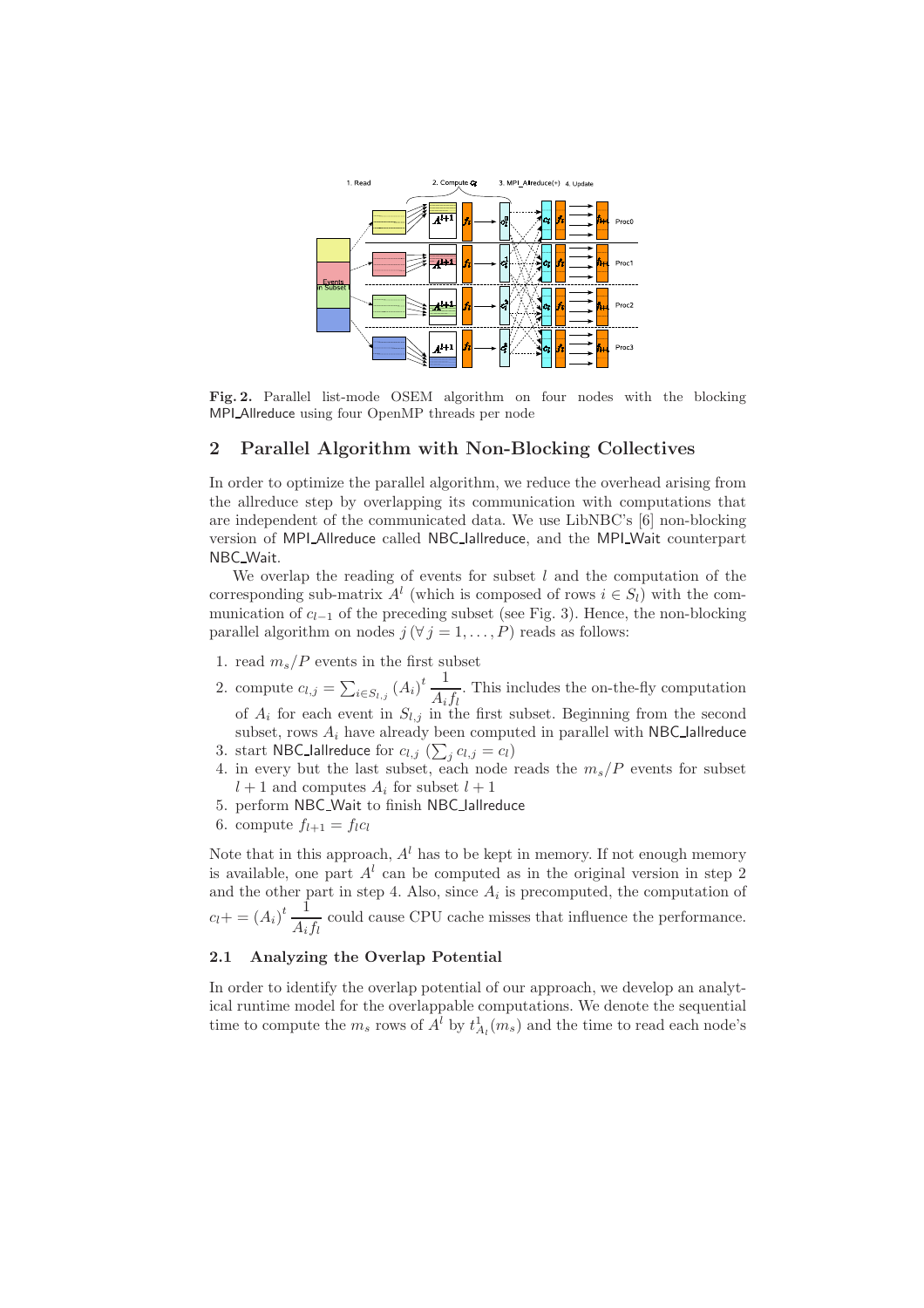

Fig. 3. Parallel list-mode OSEM algorithm on four nodes with the non-blocking NBC Iallreduce using four OpenMP threads per node

 $m_s/P$  events by  $t_{read}^P(m_s/P)$ . If we assume that  $t_{read}^P(m_s/P) \approx t_{read}^P(m_s)/P$ , we obtain a computational overlap time per subset with one thread on each of the P nodes of

$$
t_{CompOver}^P = t_{read}^P(m_s/P) + t_{A^l}^1(m_s)/P \approx (t_{read}^P(m_s) + t_{A^l}^1(m_s))/P
$$
 (2)

We will verify our model (2) with experiments in Section 3.2.

On q cores per node, the ideal parallel efficiency with our OpenMP parallelization would be  $\beta(q) = t_{A_i}^1/(t_{A_i}^q \cdot q) = 1$ . However, with an increasing number of threads sharing the cache, cache misses increase considerably and thus our OpenMP implementation scales worse than ideally on multi-core machines. For example, on a quad-core processor, efficiency is  $\beta(4) = 0.5$ .

Note that on systems where file I/O and MPI communication share the same network, the overlapping of reading of data and communication might be limited due to the network's bandwidth. Hence, in the worst case, with the network fully loaded by MPI communication,  $t_{CompOver}^P = t_{A^l}^1(m_s)/P$ .

# 3 Optimization of Non-Blocking Collectives

In this section, we explain the optimized implementation of non-blocking collective operations for the needs of the parallel list-mode OSEM reconstruction algorithm.

### 3.1 Implementation with LibNBC

We used the InfiniBand optimized version of LibNBC for this work. This version uses an overlap-optimized InfiniBand transport layer which achieves better computation/communication overlap than open source MPI implementations [9]. The algorithm that is used to all-reduce large messages in LibNBC uses a pipelined communication scheme to maximize overlap and to use the network bandwidth as efficiently as possible. On  $P$  processes, it divides the data into P chunks. Every process receives a chunk from its left neighbor, computes it and passes it on to the next neighbor in a ring-like fashion. This algorithm finishes the reduction in  $2 \cdot P - 2$  communication/computation cycles.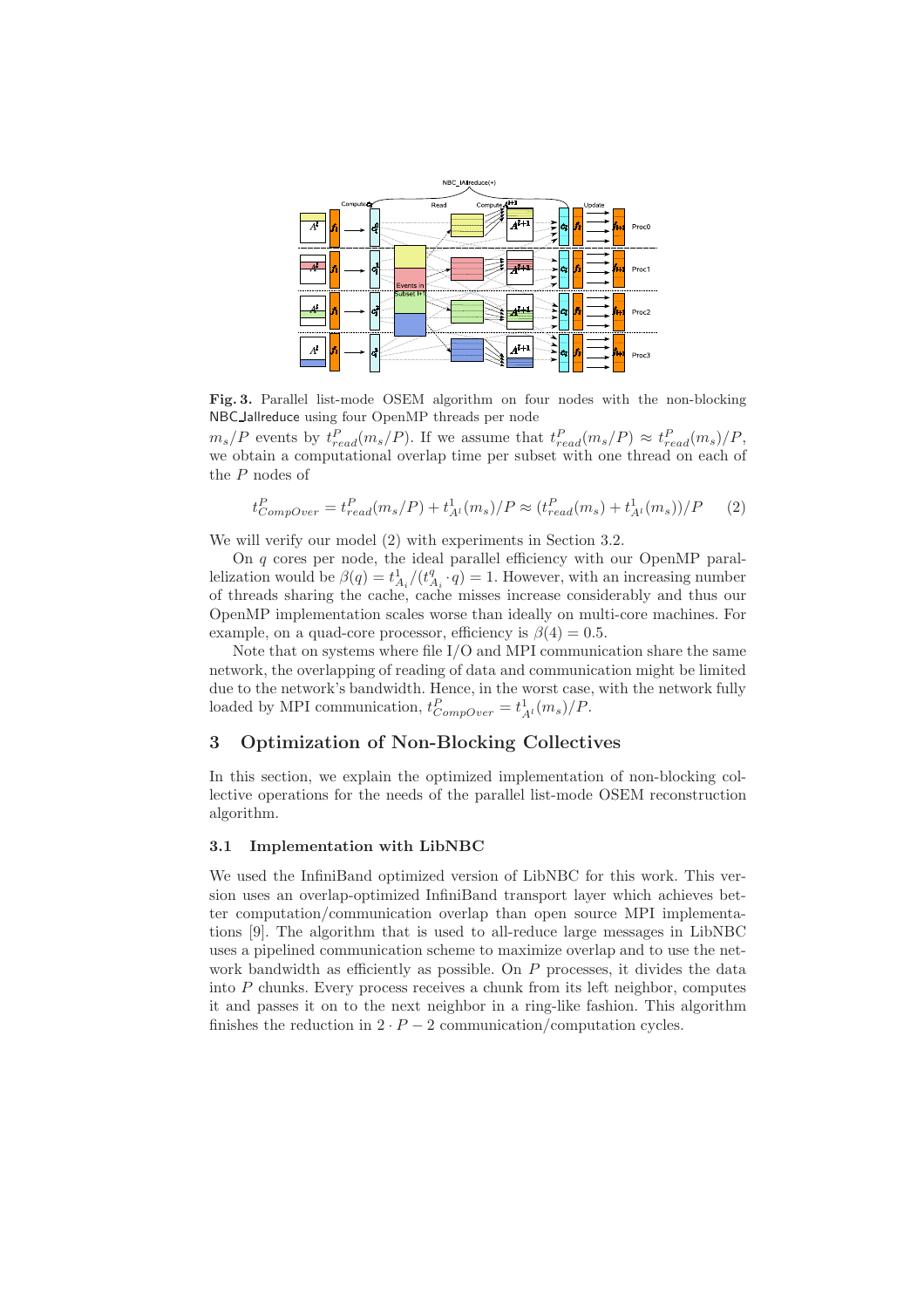Fig.  $4(a)$  shows a comparison of the "blocking performance"<sup>1</sup> of LibNBC 0.9.3 with the "tuned" collective module of Open MPI 1.2.6rc2. The measurements were done with NBCBench [10] on the *odin* cluster at Indiana University. Odin consists of 128 dual core dual socket 2 GHz AMD Opteron 270 processors connected with SDR InfiniBand, uses NFSv3 over Gigabit Ethernet as file system and the Intel compiler suite version 9.1. LibNBC's allreduce uses multiple communication rounds (cf. [6]). This requires the user to ensure progress manually by calling NBC Test or run a separate thread that manages the progression of LibNBC (i.e., progress thread). Fig.  $4(b)$  shows the communication overhead with and without a progress thread under the assumption that the whole communication latency can be overlapped with computation (i.e., the overhead is a lower bound) and the progress thread runs on a spare CPU core (the overhead with a progress thread is constantly  $3\mu s$ , due to the fully asynchronous processing, and thus at the very bottom of Fig. 4(b)).



(a) Comparison of the Allreduce Performance of LibNBC and Open MPI

(b) Comparison of the Allreduce Overheads of different LibNBC Options

Fig. 4. Allreduce Performance Results for a 48MiB Summation of Doubles

#### 3.2 Benchmark Results

In our benchmarks, we study the reconstruction of data collected by the quadHI- $DAC$  small-animal PET scanner [8]. We used  $10<sup>7</sup>$  events divided into 10 subsets and performed one iteration over all events. The reconstruction image has the size  $N = (150 \times 150 \times 280)$  voxels. We ran a set of different benchmarks on the *odin* system. We compared the non-threaded and threaded versions of LibNBC using the InfiniBand optimized transport. We progressed the non-threaded version with  $4 \times P$  calls to NBC Test that are equally distributed over the overlapped time. The threaded version of LibNBC is implemented by using InfiniBand's blocking semantics and the application did not call NBC Test at all. We benchmarked all configurations of LibNBC and the original MPI implementation on 8, 16 and 32 nodes with 1, 2, 3 or 4 OpenMP threads per node three times and report the average times across all runs and processes (the variance between the runs was very low).

 $1$  NBC lallreduce immediately followed by NBC Wait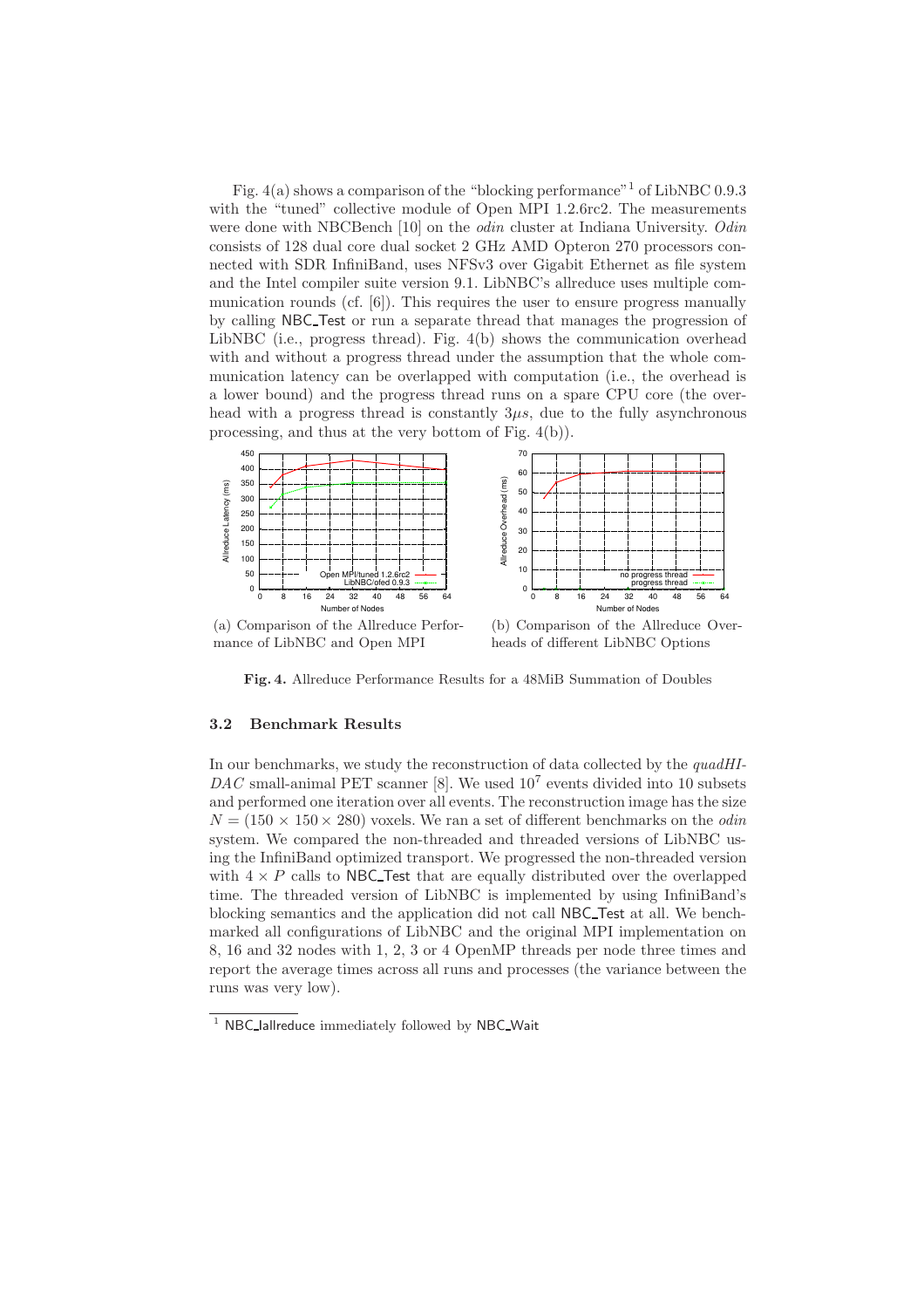Computational Overlap The computational overlap time per subset  $t_{CompOver}^P$ decreases—as expected from our model—linearly with increasing number of processes  $P$ . The average time was  $833.5\,ms$  on  $8,469.9\,ms$  on 16 and  $241.8\,ms$  on 32 nodes. With reading time  $t_{\text{read}}^P$  ranging from 55.4 ms on 8 to 11.2 ms on 32 nodes and computation time  $t_{A_l}^P$  ranging from 778.1 ms to 230.6 ms on 8 and 32 nodes, respectively, we are able to verify our model (2) with an error of about 6%.

Fig. 5(a) shows the application running time on 32 nodes with different numbers of OpenMP threads per node. We see that the non-threaded version of LibNBC is able to improve the running time in every configuration. However, the threaded version is only able to improve the performance if it has a spare core available because of scheduler congestion on the fully loaded system. The performance gain also decreases with the number of OpenMP threads. This is because we studied a strong scaling problem and the overlappable computation time gets shorter with more threads computing the static workload and is eventually not enough to overlap the full communication. Another issue for smaller node-counts is that our transformed implementation is, as described in Section 2.1, slightly less cache-friendly which limits the application speedup at smaller scale.



Fig. 5. Application Benchmark for different number of OpenMP threads and nodes

Fig. 5(b) shows the communication overhead for different node counts with one thread per node<sup>2</sup> . Our implementation achieves significantly smaller communication overhead for all configurations. However, the workload per node that can be overlapped decreases, as described above, with the number of nodes, while the communication time of the  $48$   $MiB$  Allreduce remains nearly constant. Thus, the time to overlap shrinks with the number of nodes and limits the performance gain of the non-blocking collectives.

### 4 Conclusions

We applied non-blocking collective operations to the mixed MPI/OpenMP parallel implementation of the list-mode OSEM algorithm and analyzed the perfor-

<sup>2</sup> the lower part of the bars denotes the Allreduce overhead